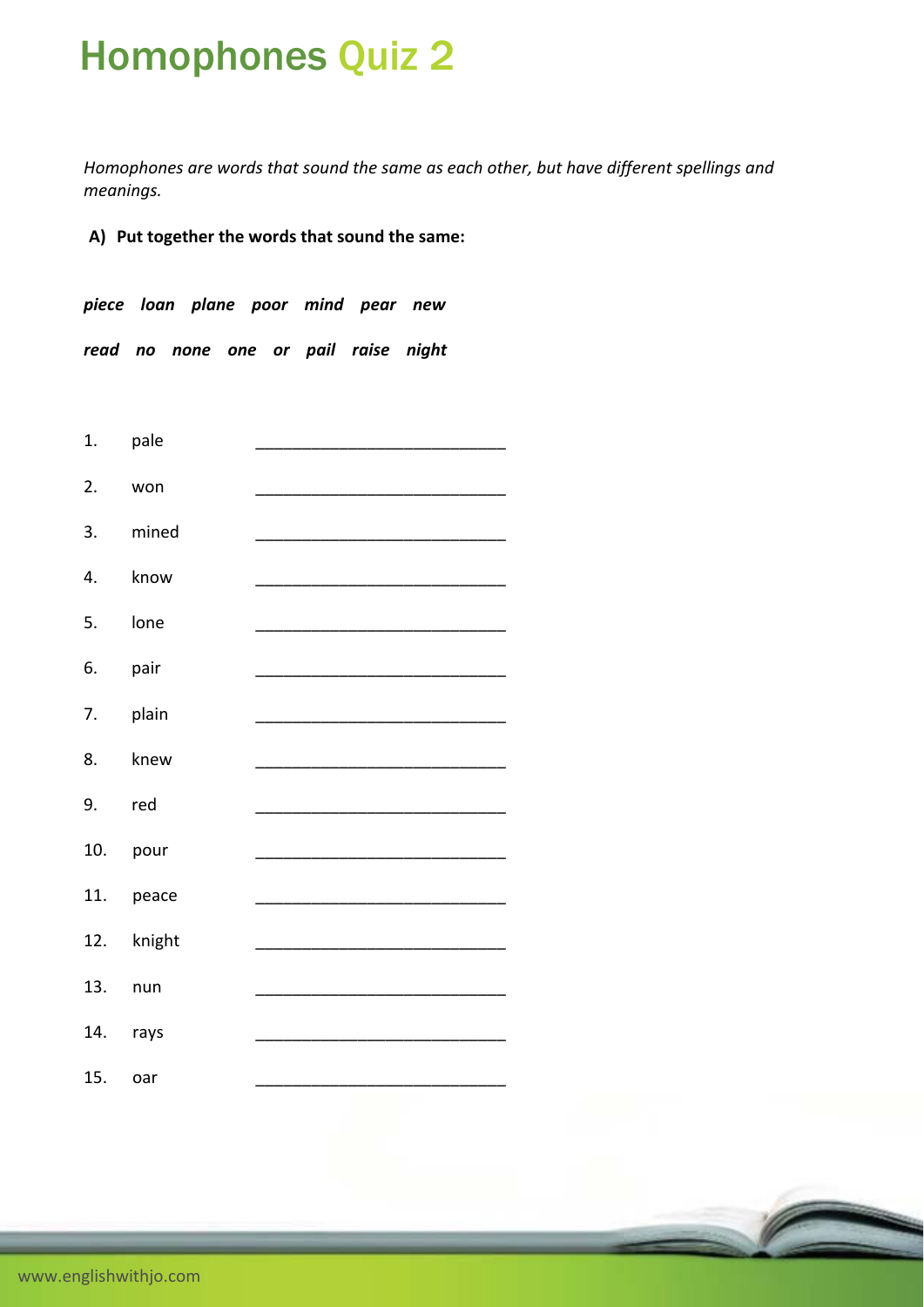## **B) Put together the words that sound the same:**

*road their waste sale write tide sew saw wear vain some tail tea too weak*